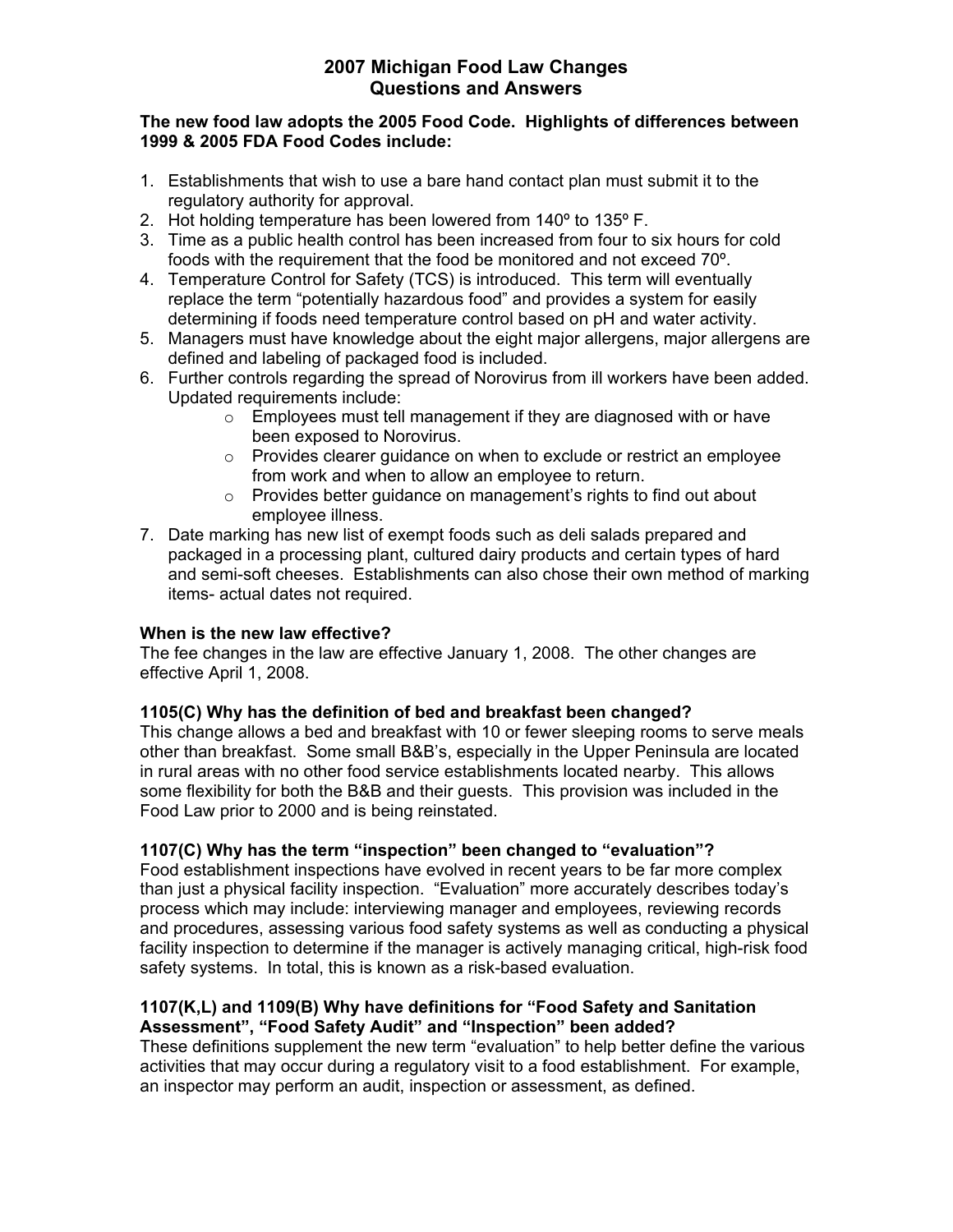**2111(3) Why has language been included regarding the taking of photographs?** 

While taking photos for evidentiary and other reasons has always been done, this language helps clarify this right and explains how trade secrets can be protected.

## **2129 Why has a manager certification requirement been added?**

A food establishment manager can't proactively manage food safety on a daily basis without a fundamental food safety education. This requirement assures that individuals with basic food safety knowledge are operating food establishments. Proper training is assured by an individual passing a nationally accredited examination. Over 1/3 of the food service establishments in Michigan already have certified managers, as a result of existing local ordinances and voluntary industry efforts.

The requirement is for the following food establishments to have one certified manager by June 30, 2009:

- All food service establishments except mobiles, STFU's, temporaries and vending machine locations.
- Extended retail food establishments.
- A food service establishment operated within a retail grocery.

MDA is directed to establish rules regarding this requirement by January 1, 2009. MDA may establish fees necessary to implement, maintain and track certified individuals.

Any one certified by passing an ANSI/CFP approved exam must be recognized throughout the state. MDA will no longer review and approve training programs. An individual may self-study and take a proctored exam. Taking a course is not required.

# **2125(e), 3119 (1-2) & 4111 Are the fee changes shown in these sections fee increases?**

**3119-** These food service fees shown increase annually with the Detroit CPI. The fees shown just reset the law at the current fee actually being charged.

**2125-** The STFU plan review fee is charged by both MDA and local health departments (LHDs). Since the LHD fee is locally set and the average LHD fee has increased since the fee was established in 2000, this \$197 MDA fee is proposed to be adjusted to keep both MDA and LHD fees equitable.

A new \$197 plan review fee for retail establishments has been established for all retail plan reviews that are currently considered mandatory.

**4111-** This \$135 STFU license fee is charged by both MDA and local health departments (LHDs). Since the LHD fees increase with the CPI, the MDA fee is proposed to be adjusted to keep both MDA and LHD fees equitable.

# **3119(4) Why has the school fee exemption been eliminated?**

With the resource challenges faced by local health departments (LHDs), MDA was requested to remove this exemption, which would allow each LHD and school district to locally set appropriate fees for school inspections. Michigan School Business Association officials were consulted regarding this change.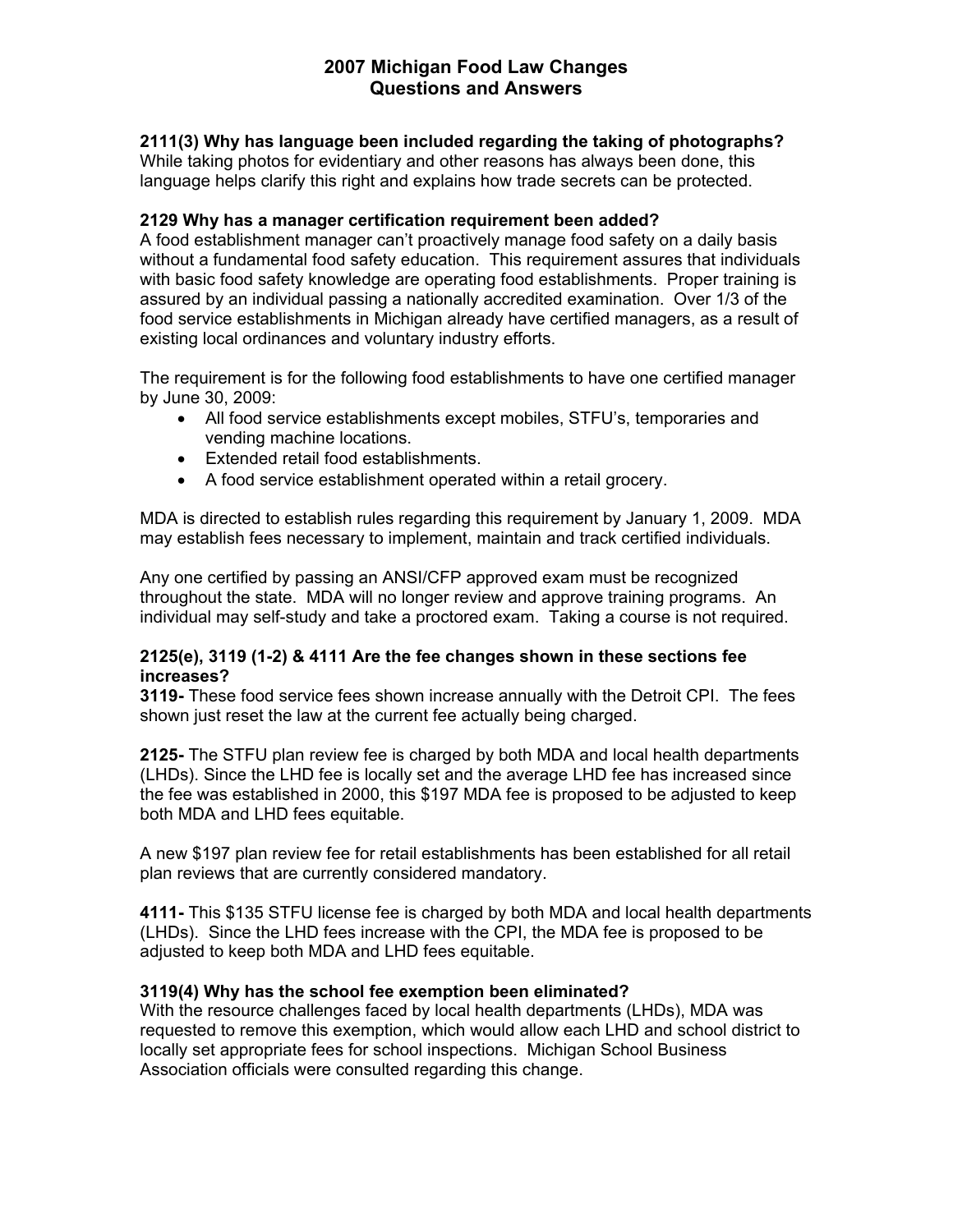With the elimination of the exemption, schools would automatically be charged the appropriate existing local food establishment fee, unless a separate fee is locally established. Associated state fees must be collected as with any other establishment license. Should a LHD decide to not charge a school a fee, then MDA will not ask that any other state fees be collected. Schools are not considered non-profit under the law.

#### **3123 Why was a risk-based inspection schedule option added for local health?**

Using a risk-based inspection schedule, where high-risk establishments are inspected more often, is advocated by the 2005 Food Code, and is required for Michigan to meet national food safety standards. MDA has been using a risk-based schedule for many years and this brings consistency to MDA/LHD inspection scheduling systems. The new inspection schedule will be jointly developed by MDA and LHDs and seasonal establishment inspection frequencies may be included in the risk-based schedule.

Announced inspections are now also allowed.

#### **3125 (3) Why has the 12 month maximum inspection frequency limitation been removed?**

The risk-based inspection schedule shall determine the appropriate frequency, which may be greater than 12 months for some establishments.

# **4101(2) Why is the language regarding "multiple establishments in one building under one management needing one license" being changed?**

Michigan has a number of large sports venues where over 80 establishments may be located in one building. The revised language clarifies that LHDs have authority to require separate licenses for establishments that are not actively under the same management.

# **4103(1) Why is this license application section being modified?**

The changes clarify that a renewal license applicant does not need to apply 30 days in advance. New licensees must still apply 30 days in advance. Clear authority for charging a doubled license fee for applicants that apply for a temporary license less than 4 days in advance has also been included.

## **4105(C&D) Why is a change to the licensing exemption for non-profit cooperatives being made?**

The change clarifies the definition of a non-profit cooperative, so that both industry and regulators have a clear understanding of the requirements needed to qualify for this exemption.

# **4105(H) Why are ice cream trucks being exempted from licensure?**

This change clarifies the law to match current department practice. Since packaged ice cream deserts melt if not kept at proper temperature, there is a very low food safety hazard with these products, and regulation is not considered a wise use of resources.

# **4105(I) Why are these non-profit trade shows being exempted?**

This section was added to clarify that these type of trade shows are not considered a significant source of food service to the public and therefore don't need licensure.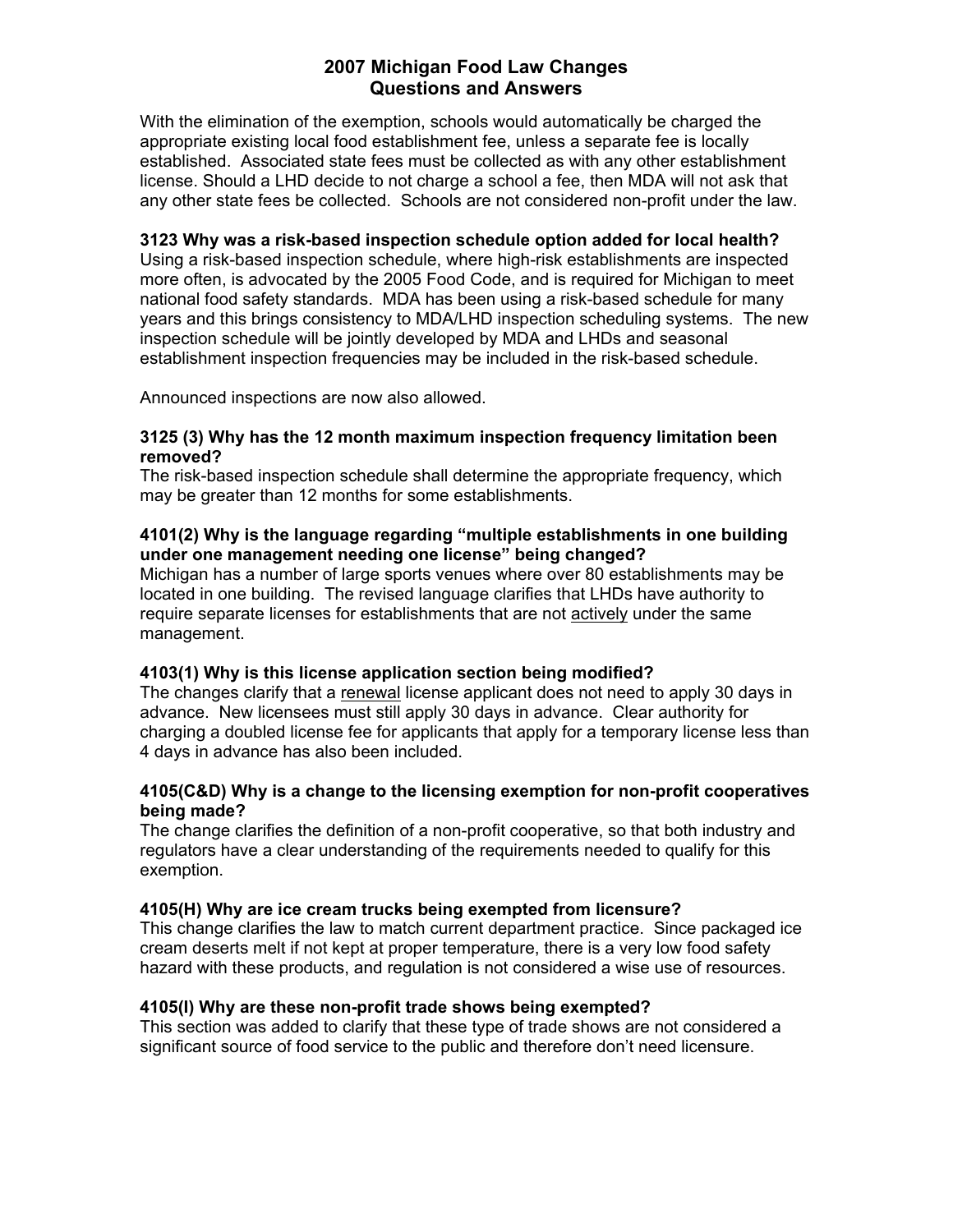**4105(L) Why are emergency feeding operations being exempted from licensure?**  Emergency feeding operations often need to set up and operate quickly to respond to emergencies. Licensure requirements may place unnecessary roadblocks that would prevent a quick response. Exempting these establishments from licensure, does not exempt them from meeting food safety standards. These types of operations have a positive history of working well with food safety regulators, and this is expected to continue.

## **4111 What is the significance of these fee related changes?**

This section applies only to MDA inspected establishments. Changes include making initial application license fees nonrefundable, allowing MDA to charge a convenience fee for certain methods of fee payment and states that reinspection fees and fines must be paid prior to a license being issued.

# **4117 Why was the Dairy and Food Safety Fund Created?**

The fund creates a method for the department to carry funds forward, generate interest on those funds and restricts those funds to be used only for food and dairy programs.

# **4125(3) Why has this stronger license denial language been added?**

This new language gives the department a greater ability to prevent a person from having a licensed revoked (no license for up to 2 years), then immediately obtaining another license.

## **6129(1) What is the risk-based evaluation methodology referred to?**

The 2005 FDA Food Code, adopted by reference, advocates the use of a risk-based approach to conducting establishment evaluations. This approach focuses on identifying out of compliance food safety systems with the highest risk of causing illness (i.e., personal hygiene, temperature holding). Michigan has been increasing its use of this approach for several years. This change formalizes the risk-based evaluation as a state-wide standardized approach.

# **6129(3) Why has the follow-up inspection language been modified?**

The new language provides more flexibility to confirm that violations have been corrected, without having to make a physical inspection of an establishment. This section now provides flexibility to use photos, records, etc. to verify correction, as appropriate.

This section also requires that critical violation corrections be confirmed within 30 days, which codifies current practice. This additional flexibility is expected to create efficiencies and cost savings.

# **6137 (d) Why was this section on STFU inspections modified?**

Language was added to make it clear that the 2 required STFU inspections should be "spaced generally over the span of the operating season" to avoid back to back inspection requests.